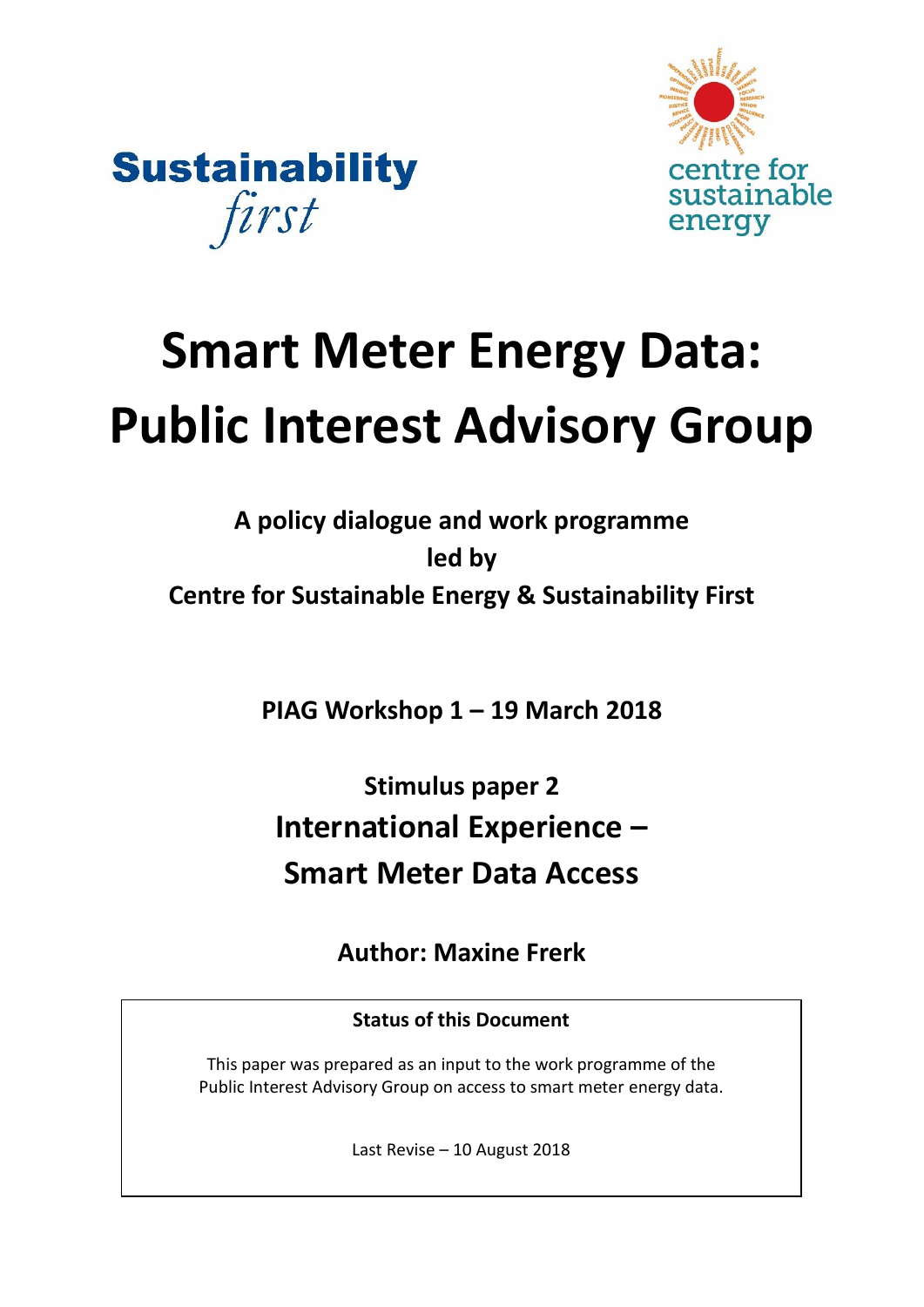## **1. Overview**

The GB smart metering programme was relatively leading edge at the time it was established, building in the facility for third party access through a variety of channels – aimed in particular at stimulating a range of commercial applications. However, with the delays to the programme we have not yet seen third parties being able to make this work in practice and in the meantime other jurisdictions are becoming more alive to the opportunities. This note summarises some of the key developments in smart meter data access which might point the way to further ideas for GB to pursue.

Most relevant to the PIAG discussions are some leading-edge examples in the US which have moved beyond the provision of data to third parties on request (the Green Button model) to look at how anonymised and/or aggregated data could be made available for research or government purposes. In all cases this makes use of an existing data repository, typically managed by the system operator. GB is unique in not having any central data repository (but relying instead in being able pull data off the meter as required). This limits the opportunities as there is no long-term record of usage (beyond what individual suppliers hold and which may be lost on change of supplier) and precludes the provision of anonymised or aggregated data for public interest purposes. While the commitment not to have a central data store was a key element of the original privacy debate it clearly complicates the provision of data for public interest purposes. As Ofgem explores the data requirements for faster switching and half-hourly settlement it is worth them being mindful of these public interest considerations and potential wider benefits of a central data depository.

## **2. US - Green Button**

In the US the Green Button initiative<sup>1</sup> has been a high profile programme over a number of years launched by President Obama and aimed at enabling consumers to access and share their smart meter data. Individual states can mandate that their utilities participate in the Green Button initiative.

The original model Green Button Share my Data enabled consumers to download their data (ie data that the utility had collected from the smart meter and was stored on the utility's database) and then share it. The fact that Green Button data was in a common format across utilities made it easier for third parties to develop applications. The cost of providing Green Button services is borne by the utility (and recovered through their rate case).

 $\overline{a}$ 

<sup>1</sup> <https://energy.gov/data/green-button>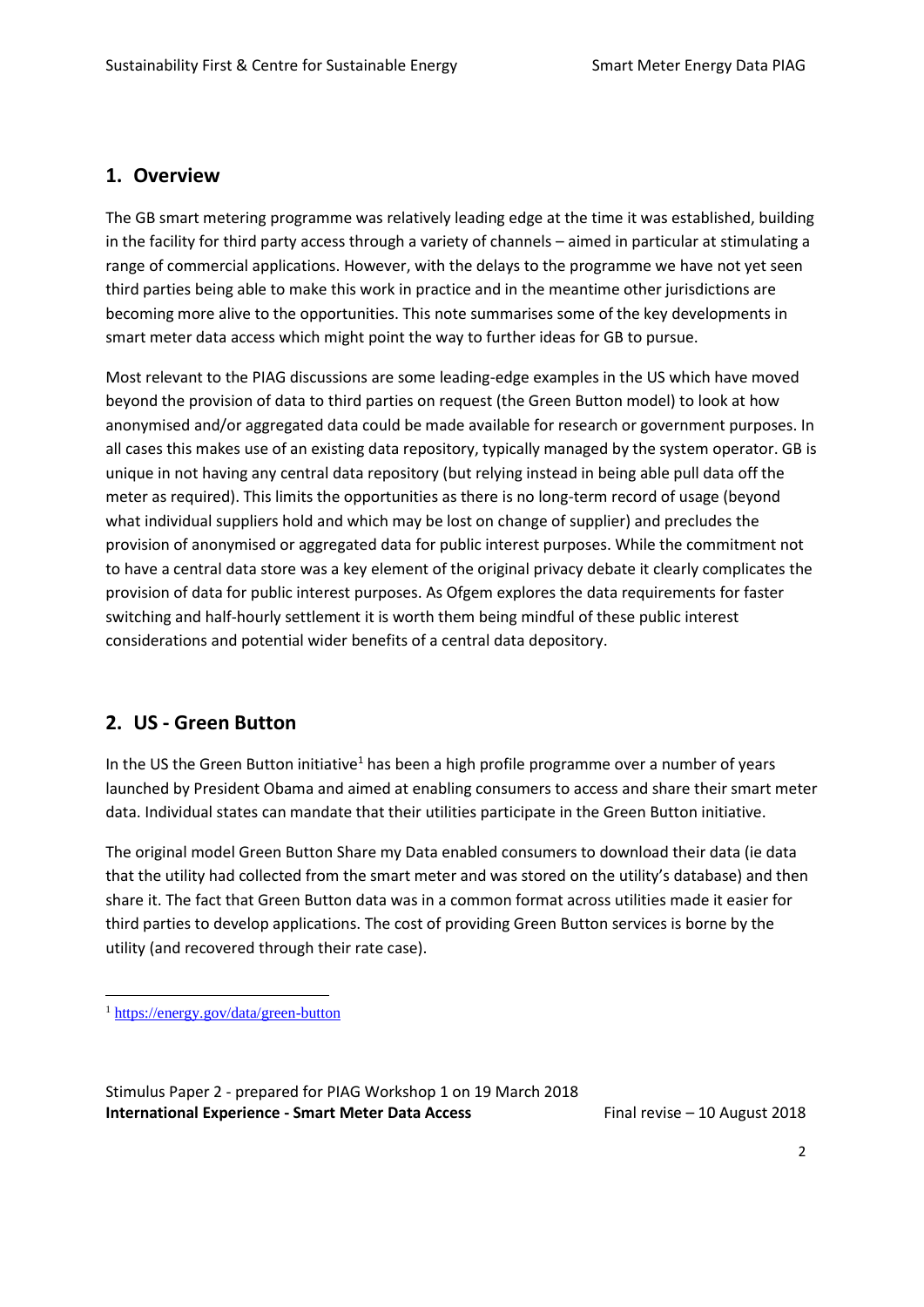More recent developments have been:

- Arrangements for certification of Green Button schemes so that third parties can be confident the utility complies with the relevant formats etc
- The introduction of Green Button Connect which allows third parties to register and directly access the daily reads that are taken on an ongoing basis, with the customer's consent (whereas the previous model was based around the customer downloading historical data)
- Competitions for app developers, funded by the DOE, using Green Button or other energy data.

Mission:Data (a coalition of technology companies) and the AEMA (an energy efficiency lobby group) have been pressing for wider implementation of Green Button across US States. They have produced a framework of how they see data sharing working, including authorisation processes etc<sup>2</sup> to support innovation.

In Texas there is currently a regulatory case underway looking at the effectiveness of the current data access arrangements. Mission:Data argues<sup>3</sup> that while Texas was originally a leader in this area (requiring open access to the HAN and signing up early to the Green Button initiative) it has slipped – both by failing to implement Green Button Connect and through poor operational delivery. The current case – plus renewal of IBM's contract in 2018 – are seen as opportunities to address these issues. The fact that after 10 years only 1800 accounts are sharing data shows that it is not simply enough to have regulation on the statute book but the processes need to be designed to be user friendly in a world where most transactions can be completed with a single click.<sup>4</sup>

While the original GB third party access arrangements drew on the Green Button concept (but with the benefit the customer could share their data with third parties without having to share it with their supplier) there are some lessons in terms of data access:

- The Green Button initiative has significant profile which is important in driving through change. To date there has been no effective champion for third party data access in GB.
- The fact that costs are borne by the utility makes it more viable for third parties (in contrast to the DCC or CAD access models which are potentially costly).

 $\overline{a}$  $\overline{2}$ 

[https://static1.squarespace.com/static/52d5c817e4b062861277ea97/t/5a3a8c66c8302509260492b2/151378647595](https://static1.squarespace.com/static/52d5c817e4b062861277ea97/t/5a3a8c66c8302509260492b2/1513786475950/Energy-data-unlocking-innovation-with-smart-policy.pdf) [0/Energy-data-unlocking-innovation-with-smart-policy.pdf](https://static1.squarespace.com/static/52d5c817e4b062861277ea97/t/5a3a8c66c8302509260492b2/1513786475950/Energy-data-unlocking-innovation-with-smart-policy.pdf)

<sup>3</sup> <http://www.missiondata.org/news/2017/9/22/5-things-you-dont-know-about-smart-meter-texas>

<sup>4</sup> [https://www.greentechmedia.com/articles/read/texas-highlights-the-challenge-of-one-click-energy](https://www.greentechmedia.com/articles/read/texas-highlights-the-challenge-of-one-click-energy-services#gs.BzL0Ouc)[services#gs.BzL0Ouc](https://www.greentechmedia.com/articles/read/texas-highlights-the-challenge-of-one-click-energy-services#gs.BzL0Ouc)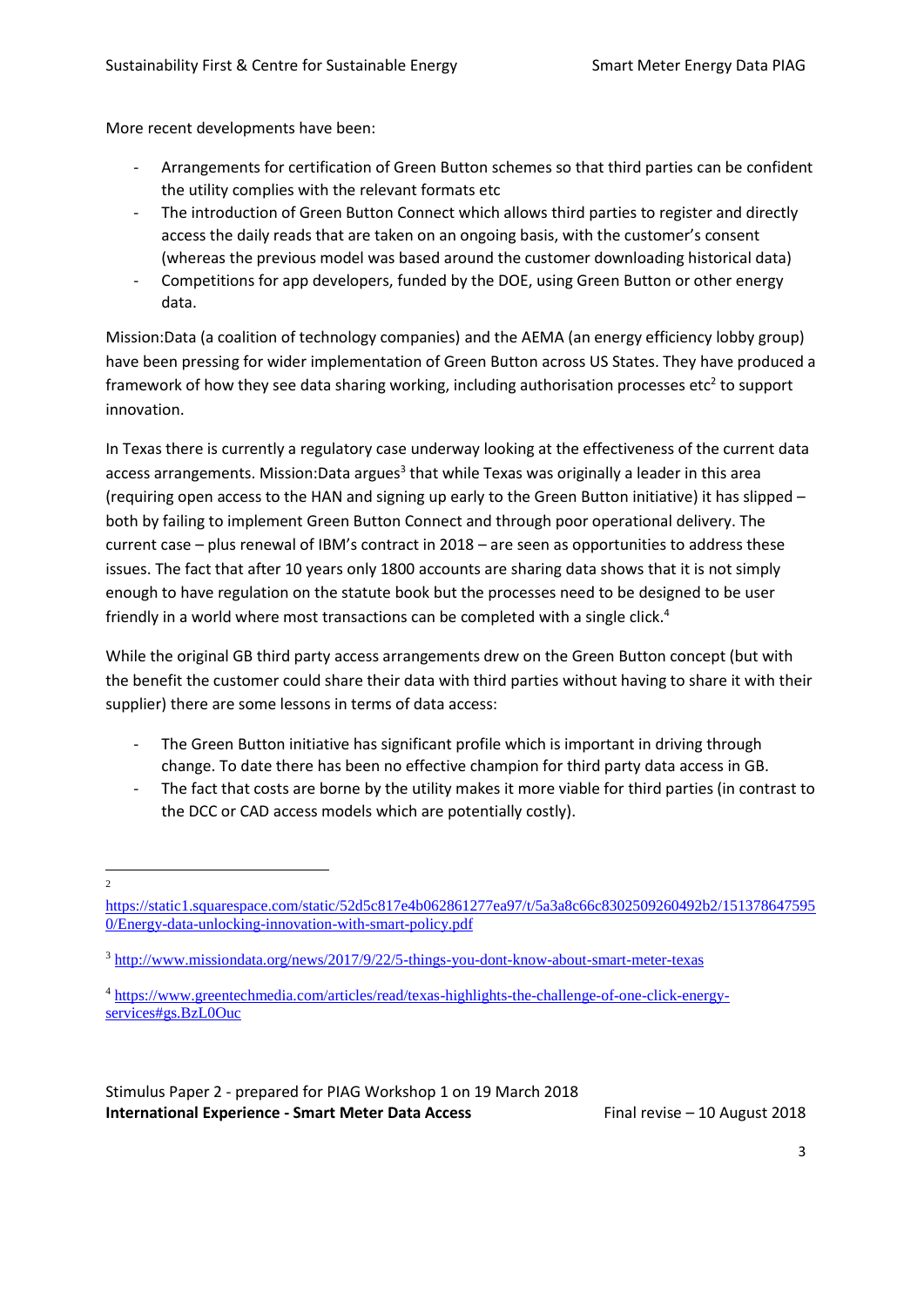# **3. US and Canada – Wider Third Party Access to Data**

#### *Illinois - Anonymised Data Service*

Illinois was one of the early adopters of the Green Button initiative with ComEd providing Green Button services since 2012, including the recent introduction of Green Button Connect. As part of Green Button Connect they are establishing a Green Button Directory which will allow consumers to see a list of registered third parties and to then sign up on-line via the ComEd website. The expectation is that this will primarily cover the provision of energy efficiency advice.

ComEd have now also introduced an anonymised data service<sup>5</sup> which allows third parties to get access to individual half-hourly smart meter data but on an anonymised basis, by postcode. The postcode level data is available subject to a 15/15 rule instituted by the state regulator which prescribes that there must be at least 15 properties and no property must account for more than 15% of the energy used. A charge is levied for use of this service but a discounted rate (50%) applies for public bodies and researchers.

The data in this case is not aggregated but anonymised. However clearly it is predicated on ComEd having full access to the half-hourly data in the first place – which is standard in the US but not in GB given the desire to allow consumers choice in how much data they share. Similar rules are applied in other states but often relying aggregation rather than just anonymization<sup>6</sup>.

The most recent initiative driven by the Environmental Defense Fund (an environmental charity) and Citizens Utility Board (a consumer body) has been the creation of the Big Energy Data Centre<sup>7</sup> which provides anonymised data from millions of customers for researchers to utilise. Researchers have then been able to use the data to explore the impact of time of use tariffs, for example.

 $\overline{a}$ 

<sup>5</sup> <https://www.comed.com/SmartEnergy/InnovationTechnology/Pages/AnonymousDataService.aspx>

<sup>6</sup> <https://www.elevateenergy.org/wp/wp-content/uploads/1515-Rule-Factsheet-FINAL.pdf>

<sup>7</sup> <https://citizensutilityboard.org/welcome-big-energy-data-center/>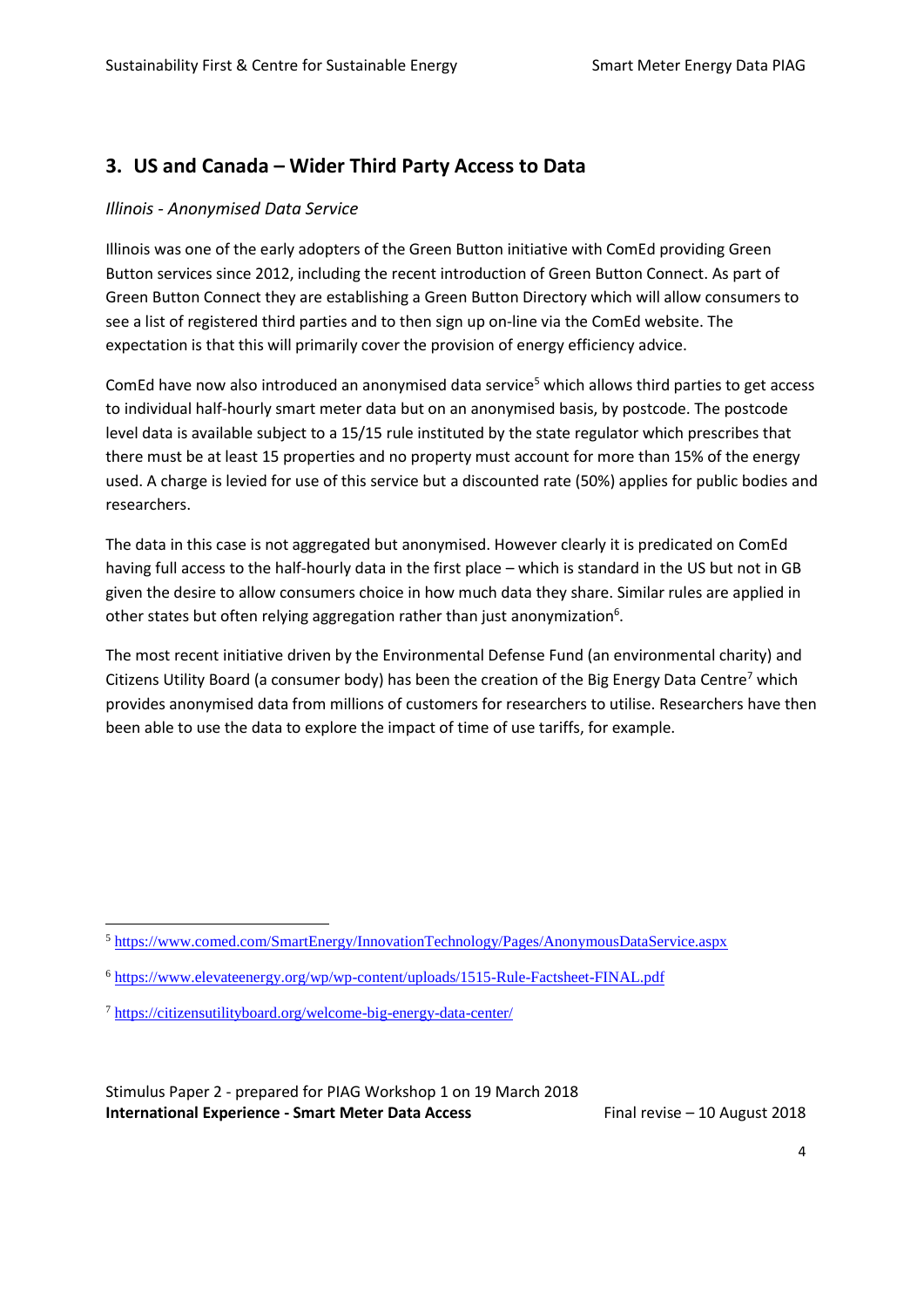#### *California*

 $\overline{a}$ 

In 2014 the California Public Utilities Commission introduced legislation<sup>8</sup> which required utilities to provide access to energy usage and usage-related data to state legislators, academic researchers and local government while also protecting consumer privacy. Different standards of aggregation or anonymisation are set out for different use cases under what is called the Energy Data Request Process (EDRP).

As a part of this programme the CPUC has established the Energy Data Access Committee (EDAC), a non-adjudicatory body responsible for advising the Commission on data request issues that arise from the EDRP. The EDAC, which meets quarterly, is comprised of representatives from each of the Investor Owned Utilities, the CPUC, the Office of Ratepayer Advocates (ORA), CEC, local governments, consumer privacy advocates, academic researchers, and rotational interested parties. One issue the group has considered is concerns about the quality of data which was a concern raised by local government.

As an example of a utility implementing this legislation PG&E has a section on its website highlighting the different levels of data access that are available as follows:

- Aggregated monthly consumption by zip code (covering a minimum of 100 households and / or 15 non-residential premises – with no single premise accounting for more than 15%) published and freely available;
- Greenhouse Gas Emissions reports using detailed data to calculate greenhouse gas emissions based on fuel mix available to local authorities to allow them to produce mandated Climate Action Plans (and using the same level of geographic granularity as above);
- EDRP where data at a more granular level can be obtained. Data is available to academic researchers for projects meeting certain criteria (and where a sample of upto 5% of customers can be requested with data going back upto 7 years); to state and federal agencies where the data is needed to comply with mandatory reporting requirements and to local governments, under a confidential terms of use agreement, where the data is needed for climate action planning. In the latter case data can either be aggregated pooling usage from a minimum of 15 residential properties (max 20% usage by any one) or anonymised where a larger pool of 100 properties is needed (max 10% usage by any one). In each case only yearly, quarterly or monthly data is available.

As part of further work, we will review the full CPUC decision as this appears closest to what PIAG is interested in out of the various international examples.

<sup>8</sup> <http://docs.cpuc.ca.gov/PublishedDocs/Published/G000/M090/K845/90845985.PDF>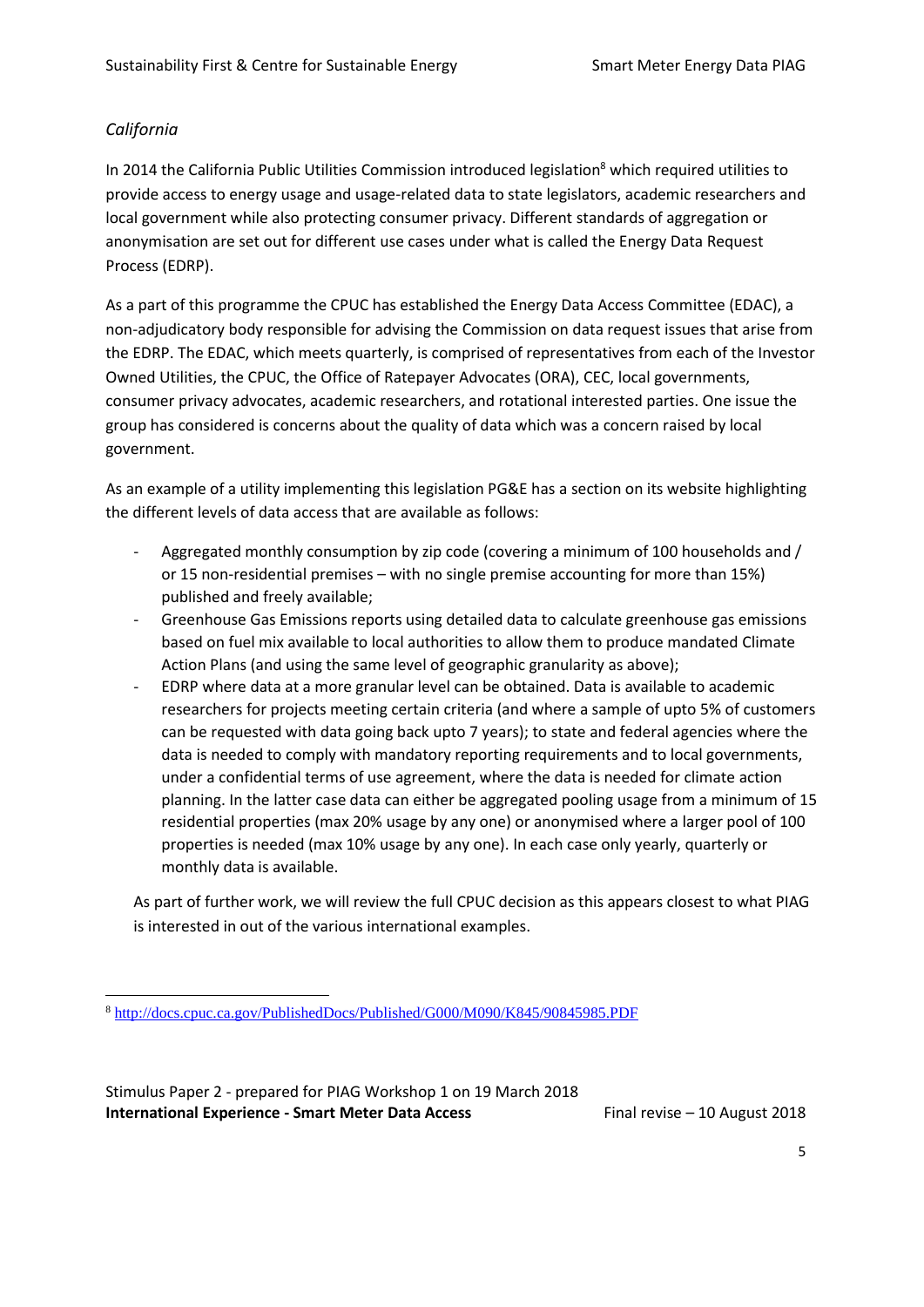### *Pecan Street Project in Austin Texas*

The Energy Information Agency (part of the DOE) carried out research<sup>9</sup> in 2015 looking at the options for using interval data for forecasting. It compared the potential for using AMI (ie smart meter data) with sub-meter data (in effect specialist monitoring equipment capturing granular usage data across multiple circuits). It concluded that the wider availability and standard format for AMI data made it preferable but noted the difficulties in getting the third-party access.

The one significant sub-meter project in the US is the Pecan Street project<sup>10</sup> which was funded by the DOE and through which minute by minute electricity data is captured for a sample of 1000 homes on a voluntary basis (plus a smaller sample for gas and water). The data is made available free of charge to academic researchers internationally and through a subscription service to others. This is billed as the largest smart meter data set in the world.

#### *Ontario*

 $\overline{a}$ 

Ontario is another leader in the provision of Green Button Connect services<sup>11</sup> which includes in their case links to various third party apps to help with energy management / energy efficiency. In Ontario, smart meter data is held in a meter data management / repository run by the licensed Smart Meter Entity, akin to DCC here but a part of the Independent Electricity System Operator (IESO). The Data repository holds data from 60 separate local distribution companies.

Recently the Ontario regulator has placed a requirement on the IESO to provide wider third-party data access. The implementation plan the IESO has developed and is now consulting on<sup>12</sup> would involve the provision of de-identified half hourly smart meter data from the repository to government agencies, academics or private industry looking to develop new applications. Examples of potential uses include design, development and implementation of conservation and demand response programs; electricity system planning; policy development; academic research; outage management; predictive billing; and development of new products and services that support the potential of big data. Users would need to be clear about the purpose for which they

<sup>9</sup> <https://www.eia.gov/consumption/residential/reports/smartmetering/pdf/assessment.pdf>

<sup>10</sup> <https://www.eia.gov/consumption/residential/reports/smartmetering/pdf/assessment.pdf>

<sup>11</sup> <http://www.energy.gov.on.ca/en/ontarios-electricity-system/green-button/>

<sup>12</sup> [http://www.ieso.ca/en/sector-participants/engagement-initiatives/engagements/smart-metering-entity-third](http://www.ieso.ca/en/sector-participants/engagement-initiatives/engagements/smart-metering-entity-third-party-access-implementation-plan)[party-access-implementation-plan](http://www.ieso.ca/en/sector-participants/engagement-initiatives/engagements/smart-metering-entity-third-party-access-implementation-plan) (See in particular the FAQs)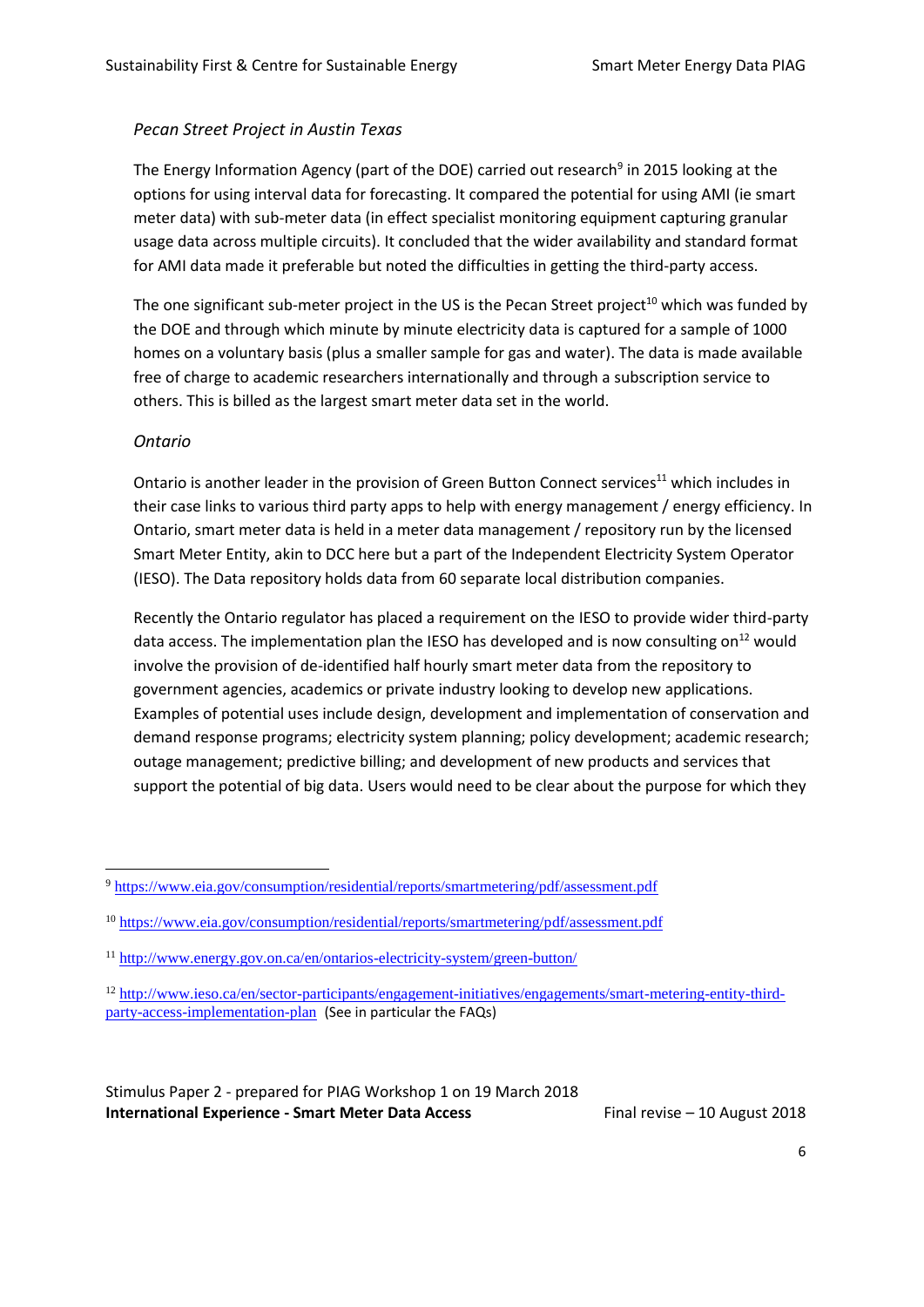require the data. The de-identification process that the IESO proposes to use is based on the standards set by the Ontario Information and Privacy Commissioner $^{13}$ .

The original data repository which is used for billing and settlement purposes does not contain any geographical location data or other identifiers. In order to make it useful for third party access postcode and other (non-personal) data is being added. Ontario has been a leading thinker in terms of privacy and smart grids for many years<sup>14</sup> (and the privacy by design concept which they promoted was adopted by the DECC smart metering programme).

Again as part of further work we will keep an eye on developments in Ontario over the coming year.

# **4. Europe and the rest of the world**

In Europe there has been a widespread interest in smart meters and while there is high level guidance at an EU level on the broad functionality that is needed (eg including the ability for consumers to share their data with third parties) and the privacy approach (which positions consumers as having a choice), the actual approach being taken varies considerably between member states. A recent CEER overview document highlighted that a number of countries were moving to more centralised data management $^{15}$ .

A leading example of this is Norway where a new central data store (Elhub<sup>16</sup>) is being established replacing the previous many to many relationships that were needed between retailers and distributors. This is also expected to make it easier for consumers to access their own data and to agree to it being shared with third parties.

One commentator<sup>17</sup> has described the arrangements in most of Europe as being in effect a Retail hub model where the driver for more centralised data management is to have a central database

14

[https://www.smartgrid.gov/files/Privacy\\_by\\_Design\\_Achieving\\_Gold\\_Standard\\_in\\_Data\\_Protection\\_201006.pdf](https://www.smartgrid.gov/files/Privacy_by_Design_Achieving_Gold_Standard_in_Data_Protection_201006.pdf)

 $\overline{a}$ <sup>13</sup> <https://www.ipc.on.ca/wp-content/uploads/2016/08/Deidentification-Guidelines-for-Structured-Data.pdf>

<sup>15</sup> <https://www.ceer.eu/documents/104400/-/-/1fbc8e21-2502-c6c8-7017-a6df5652d20b>

<sup>16</sup> <http://elhub.no/en/elhub>

<sup>17</sup> [https://www.enerquire.com/blog/smart-meter-data-management-platforms-why-the-european-discussion-about](https://www.enerquire.com/blog/smart-meter-data-management-platforms-why-the-european-discussion-about-retail-data-hubs-doesnt-fit-germany)[retail-data-hubs-doesnt-fit-germany](https://www.enerquire.com/blog/smart-meter-data-management-platforms-why-the-european-discussion-about-retail-data-hubs-doesnt-fit-germany)